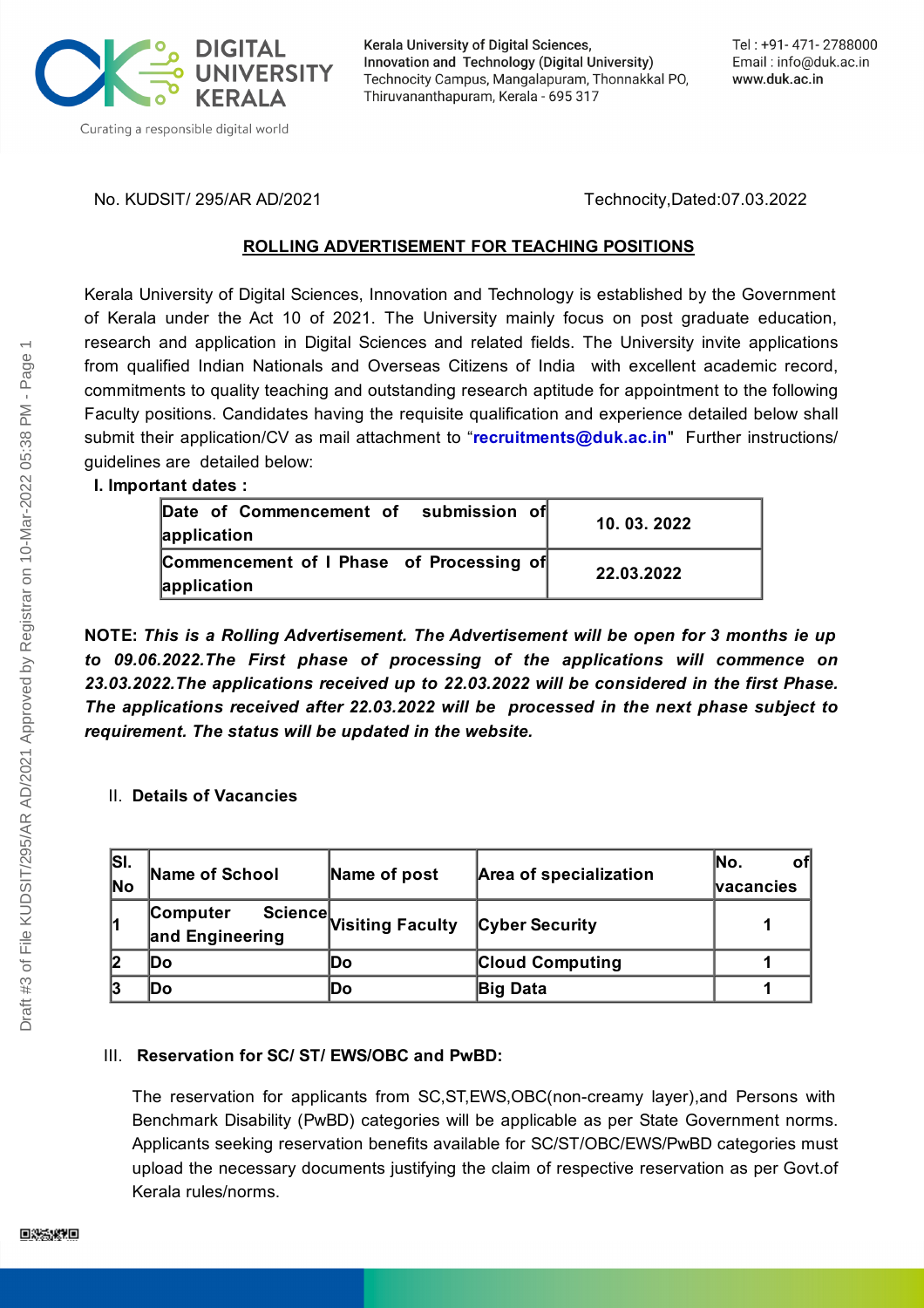The certificate uploaded should be in the format prescribed by the Government and should be digitally verifiable. In case the applicant wants to claim benefits under the PwBD category, the applicant's relevant disability should not be less than 40 per cent. Proof to this effect in the form of a valid Disability Certificate must be uploaded with the application. Applicants applying for the post(s) reserved for OBC must upload certificate of OBC (non-creamy layer) in the prescribed form issued by Competent Authority. The certificate should be of the current financial year, in accordance with instructions issued by the Government in this respect from time to time. Applicants should ascertain that they belong to the reserved categories (caste) enlisted in the Central List for the Other Backward Classes. If the relevant certificates for respective reserved categories are not uploaded with the application, their claim for reservations/ relaxations shall not be considered.

# IV. **Remuneration :** Remuneration for all categories shall be Rs.60000/ (consolidated ) per month.

IV. **Age Limit:** should not exceed 45 years.

## VI. **Period of Appointment:**

The period of appointment shall be initially for a period of one semester.

#### VII. **Essential Qualifications & Experience required:**

1.Good academic record with a Ph.D Degree in Computer Science / Information Technology/allied disciplines and a minimum of one year of teaching experience in the relevant area.

2.Contribution to educational innovation, design of new curricula and courses and technology – mediated teaching learning process.

## VIII. **Relaxations**:

1. A relaxation of 5% of marks shall be allowed at Master's Level for the candidates belonging to SC/ST/OBC(NCL) and Differently Abled category.

2. A relaxation of 5% shall be provided (from 55% to 50% of marks) to the Ph.D degree holders who have obtained their Master's prior to 19 September 1991.

## IX. **Mode of Selection:**

The selection will be on the basis of the performance of the candidates in the interview. The University may resort to methods such as Seminar, Colloquium, Teaching presentation etc. The Selection Committee may adopt their own evaluation criteria which may not be uniform for all Disciplines.

## X. **General Instructions**

- i. A relevant Grade which is regarded as equivalent of 55% of marks where ever grading system is followed by recognized University at Masters' level is considered as valid.
- ii. Candidates applying for reserved posts should clearly state the category they belong to and submit certificates from competent authority in the prescribed format.
- iii. Candidates already in service must forward their application through proper channel with No Objection Certificate from the Employer.
- iv. The prescribed essential qualifications are the minimum and mere possession of the same does not entitle the candidates to be called for selection process/ interview.
- v. If the number of candidates is large, the University reserves the right to restrict the number to

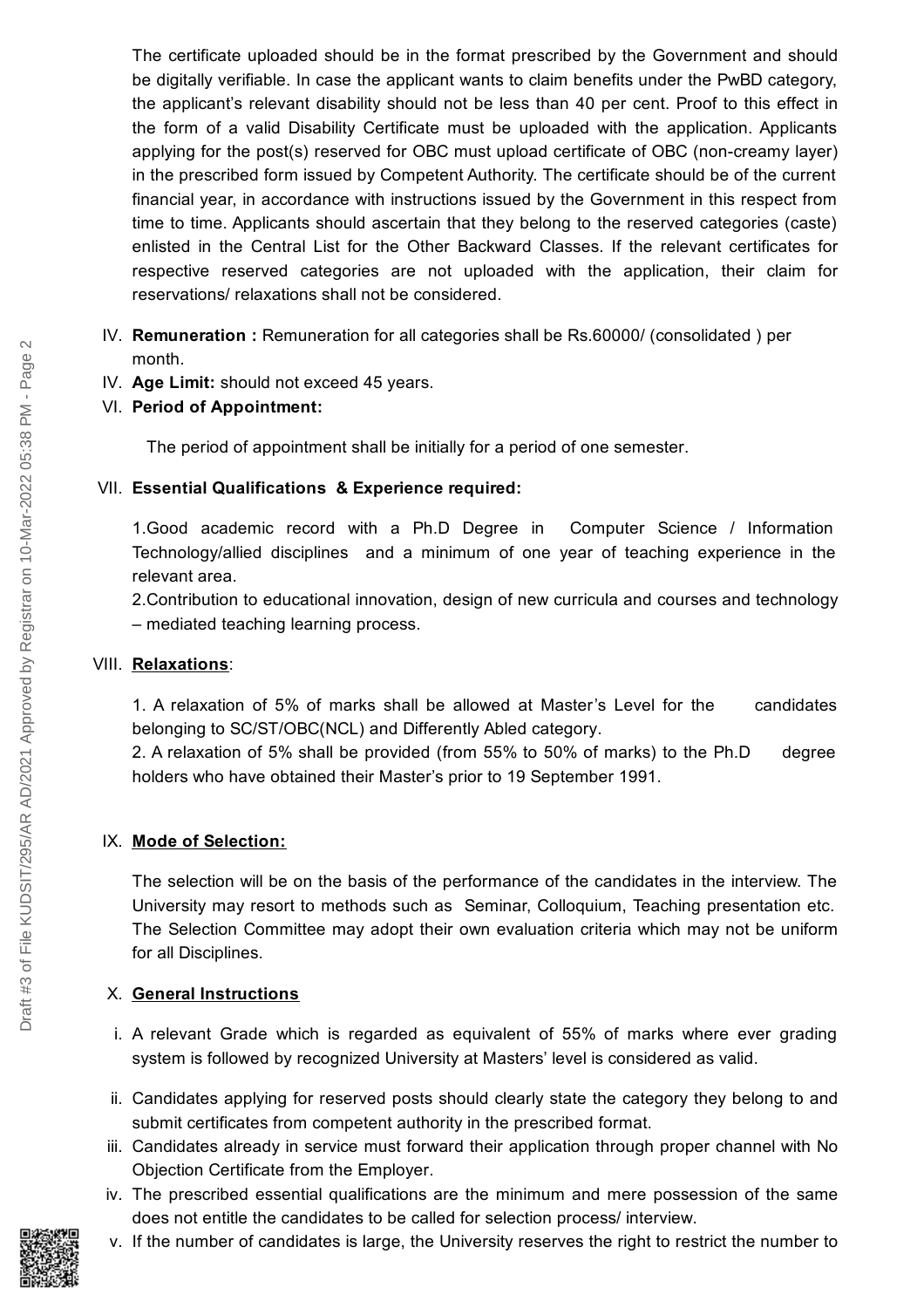a reasonable limit on the basis of higher qualification/experience than that prescribed in the notification/ advertisement.

- vi. The University reserves the right not to fill up any or all posts advertised or to offer a post at a lower/higher level than the notified depending up on the qualification, experience and performance of a candidate.
- vii. The eligibility, age qualification etc. prescribed shall be as on the last date fixed for the receipt of application.
- viii. Candidates possessing Foreign Degrees should submit equivalency certificate issued by the Association of Indian Universities at the time of interview, if called or as demanded by the University.
- ix. At any stages of recruitment process or even after appointment it become noticed that if the candidate doesn't possess minimum eligibility criteria prescribed or that the claim made by the candidate in respect of the same are false or misrepresentation of facts, then the candidature / appointment shall be canceled/terminated and the candidate shall be held solely responsible for the same and its consequences.
- x. Proof of peer reviewed journals, impact factor, authorship claims etc. should be provided with valid documents. Otherwise score/ weightage shall not be given as per the claim. The University shall not be responsible for any mistakes due to non submission of valid proof. Research Publications indexed in UGC CARE list Orchid id, Scopus id, and google scholar id, will be considered.
- xi. Errors or omissions in the advertisement and process of selection are subject to rectification by the University. In case any inadvertent mistake in the process of selection is detected at any stage even after the issuance of offer letter, the University reserves the right to modify/ withdraw/ cancel such communication/ offer.
- xii. In case any discrepancy/ ambiguity in the process of selection, the decision of the University shall be final and binding.
- xiii. **Consequent up on adoption of self- certification provisions , the University shall process the applications entirely on the basis of the information / documents provided with the application.**
- xiv. The applicants should provide their credits/marks in percentage only. Those with GPA are required to convert the grades into percentage as per conversion formula provided by the Institution granting the Degree. A copy of the respective formula/ guidelines should be submitted along with the copy of the Degree certificate.
- xv. The date of notification of the result by the University/Institution will be considered as date of award of Degree.
- xvi. Candidates applying for more than one posts should submit separate applications for each such posts.
- xvii. The University shall verify the antecedents of the applicants at any stage and if the information furnished are incorrect his/ her candidature/offer shall be canceled.
- xviii. The University shall retain the applications of the non-selected/ non- short listed candidates only for a period of three months after the completion of selection process.
- xix. The teachers appointed shall be assigned with Academic/ Administrative responsibilities in addition to regular teaching and research activities/ work load prescribed by the UGC.
- xx. The applications which don't meet the eligibility criteria given in the advertisement and/or incomplete in any respect shall be summarily rejected.
- xxi. All legal proceedings against the University shall be at the Hon'ble High Court of Kerala only.
- xxii. All communications including call letter for selection process shall be through the registered e mails of candidates only. The University shall not be responsible for non receipt of communications due to furnishing of incorrect mail ids etc. Candidates in their own interest must regularly check their mails including spam after the last date for the receipt of the application.

Draft #3 of File KUDSIT/295/AR AD/2021 Approved by Registrar on 10-Mar-2022 05:38 PM - Page 3

Draft #3 of File KUDSIT/295/AR AD/2021 Approved by Registrar on 10-Mar-2022 05:38 PM - Page

ന

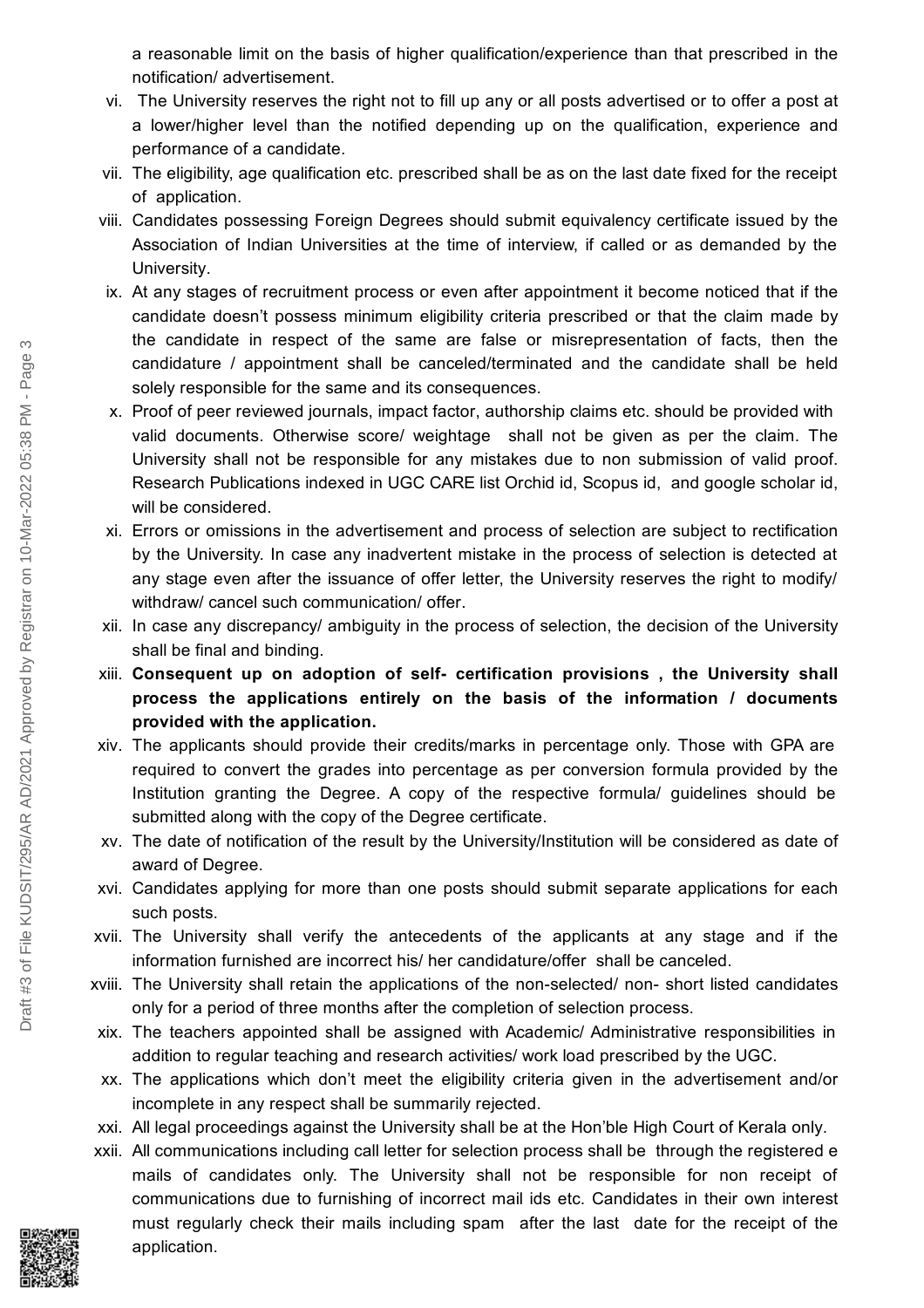- xxiii. No interim queries regarding test/interview/selection process will be entertained.
- xxiv. Canvassing of any kind shall be a disqualification.
- xxv. The applications are to be submitted as mail attachments through the Recruitment Portal. The applicants should also send hard copy of online application along with copies of all relevant certificates, publications etc. claimed to the Recruitment Cell, Digital University Kerala on or before the prescribed date for considering the online application. The envelop should be super scribed with the Name of post applied for.
- xxvi. No TA/DA will be paid for attending Screening Test/presentations/ Interview.
- xxvii. The candidates should visit the University website for all updates/ modifications etc.
- xxviii. The University shall have right to consider "in absentia" candidature of those who may not have applied on the date fixed for the receipt/ processing of application.

## **INSTRUCTIONS FOR COMPLETING THE APPLICATION**

• The application requires the following to be uploaded as separate documents, preferably in PDF format.

## **Curriculum Vitae (CV)** which may include,

- a. Teaching plan, indicating courses in the discipline that you can teach. An expanded statement of the objectives and long term interests in coursework development may be included. For those with prior teaching experience, the statement should preferably contain details of student feedback ratings, outline of courses taught by the candidate and novel methods used if any. The statement can also include details of any teaching related awards and details of participation in teacher development programs as participant or as mentor and a Research plan, highlighting the current and past research interests and achievements as also future plans in the short and long terms. The plan should highlight how the work contributes or will contribute to advances in the field.
- b. The research plan may also briefly include details of sponsored and consultancy projects that are completed and ongoing, if applicable.
- c. Number of publications in peer-reviewed journals and international/national conferences, books and book chapters as well as patents filed/granted. A complete list of all publications/books/patents may be included in the CV, with the salient contributions of the best works of the candidate highlighted.
- d. Number of externally funded projects and funding received. Specific details on the projects including sponsoring agency, value, status of project, co-investigators and the contributions made by the candidate can be included in the CV and the Number of students supervised/currently supervising (Ph.D/MS) as official guide/co-guide.
- e. Experience (in months) before and after Ph.D in research and industry as well as teaching experience at UG/PG level. Details on courses taught and novel methods employed can be part of the teaching plan and also detailed in the CV.
- f. Copies of Ph.D degree certificate and penultimate degree (degree immediately preceding Ph.D) certificate, as well as copy of the penultimate degree marksheet.
- g. Copies/Re-prints of your three best publications authored in the last 10 years, which best highlight your research contributions.

## **Other Documents Required**

( self attested copies to be uploaded along with application and originals to be produced as and when called for)

- 1. Recently taken photograph
- 2. Proof of Age
- 3. Plus Two/ Equivalent Mark List
- 4. Preceding Degrees ( UG & PG )